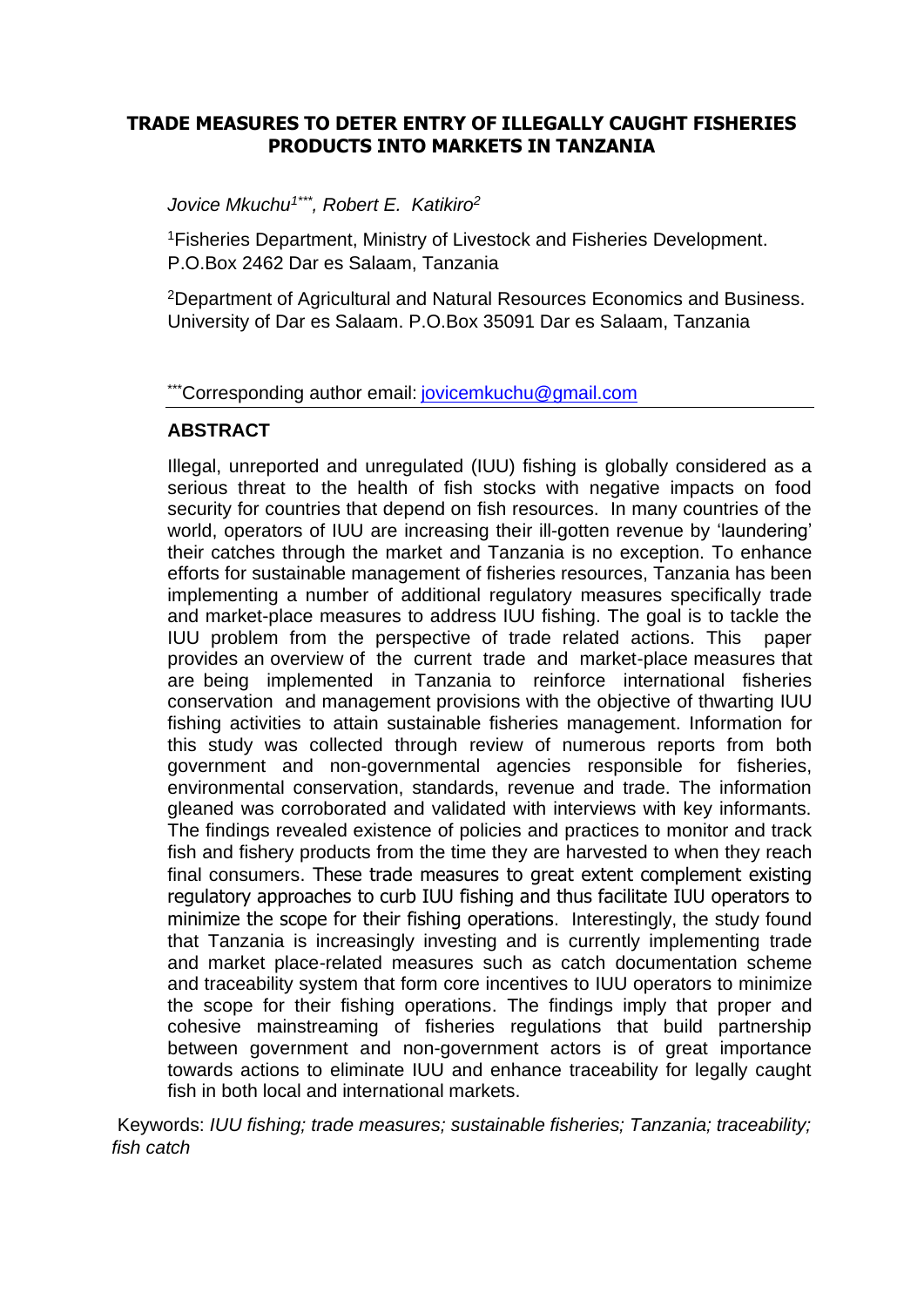## **Introduction**

Fish and fisheries products in Tanzania are the most traded commodity in the food sector. Government records show that the trade in fish and fishery products has become increasingly important for the economy of the country whereby in 2016 exports amounted to about 39,691,462.0 Kg, valued at USD 257,257,100.48 and 40,540,950.7 Kg valued at USD 257,029,627.5 in 2015. Despite existing potential, the contribution of fisheries sector to the national economy is still low, standing at 2.5% (MLF, 2016). The immerse potential of fisheries sector in Tanzania is yet to be tapped attributed to a number of constraints that made the sector to lag behind in the overall contribution to the country's GDP. A vast majority of the fisheries products are exported to international markets in China, Hong Kong, Singapore, United Arab Emirates, the European Union and the United States of America. Regional markets on the African continent particularly Democratic Republic of the Congo, Rwanda, Zambia and Burundi also form the main destination for fisheries products from Tanzania.

While Tanzania is one of the fishing nations in Africa, fish production has not been able to meet the growing demand for its population. Currently, Tanzania imports fish for domestic consumption from China, Vietnam, Yemen, India, Portugal, Oman, South Korea, and Spain. In 2015 a total of 16,743.964.40 Tons, valued at USD 15,338,684.90 were imported into the country. Such a trading pattern is known to have adverse impact on management of fisheries in the country with a great likelihood to boost existence of illegal, unreported and unregulated fishing (IUU) activities.

Over the past years, Tanzania has waged a war against IUU and illicit fish trade. The scourge of IUU is widely recognised for undermining national and international efforts to ensure sustainability of fisheries resources (Agnew et al., 2009; Pomeroy et al., 2007; Sumaila et al., 2006). The aftermath of IUU includes among others damages to fish habitats and their ecosystems attributed to overfishing and irresponsible fishing practices and associated techniques as well as threats to aquatic biodiversity (Riskas et al., 2018). IUU practices also violate existing laws, international obligations as well as relevant conservation and management measures (Young, 2016). It adversely impact the fisheries and associated ecosystems, food security and livelihoods for coastal communities which mostly are dependent on fisheries (Pedroza, 2013). IUU fishing also contributes to unfair trade competition between fishers and operators who abide to the rules and those who do not (Stokke, 2009). Various studies (e.g. Agnew et al., 2008; Edyvane and Penny, 2017; Falautano et al., 2018) have shown that IUU cause major threats to the sustainable development of fisheries and aquaculture resources globally.

Globally, it is widely known that IUU fishing practices can have a major impact on livelihoods, food security and economic growth in many areas of the developing countries (FAO, 2016). In recognizing the magnitude of IUU fishing operations and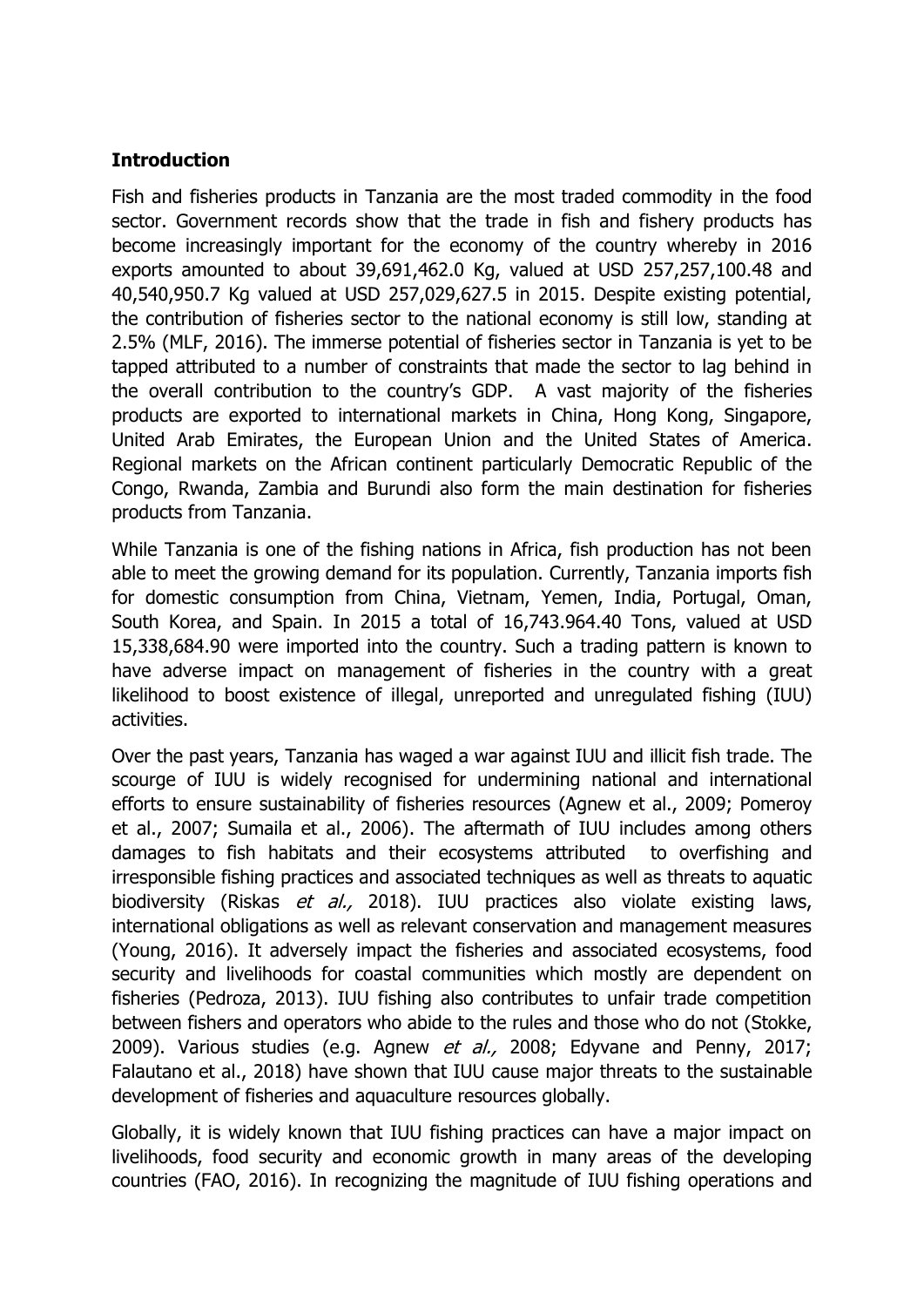its adverse effects on ecosystems and community livelihoods, Tanzania have in recent years introduced new strategies and actions to combat IUU and increased the use of trade measures initiatives to stamp out any actions that threaten sustainability of fisheries resources. This paper therefore, focuses solely on trade measures designed to eliminate IUU fishing in Tanzania. It aims to provide the state of art knowledge on how such measures have been practiced included the challenges facing them. It is envisaged that the findings of this paper carry message to decision makers and researchers on country based strategies to eliminate IUU.

### **Recorded trends of IUU in Mainland Tanzania**

IUU fishing activities can be conducted in many forms, from the use of illegal fishing methods and gears, fishing without a licence to poaching in another countries´ waters. Most of the IUU activities in the Tanzania's artisanal fisheries include the use of illegal gears such as use of dynamite to catch fish, beach seines, under mesh sized fishing gears and fishing without registration or license. Table. 1 provides a trend of IUU recorded in artisanal fisheries.

| <b>IUU</b> event recorded | 2009/10 | 2010/11 | 2011/12 | 2012/13 | 2013/14 | 2014/15 | 2015/16 |
|---------------------------|---------|---------|---------|---------|---------|---------|---------|
| Beach Sein                | 3,602   | .358    | 665,141 | *****   | 1,342   | 544     | 968     |
| Monofilament              | 1,186   | 3.158   | 1.046   | *****   | 11,952  | 12,222  | 15,753  |
| Dynamite                  | 25      | 51      | 129     | *****   | 73      | 74      | 17      |
| <b>Boat</b>               | 686     | 807     | 483     | 505     | 194     | 359     | 338     |
| Under mesh gillnets       | 12.412  | ,659    | *****   | *****   | 20,329  | 7.921   | 3,096   |

Table 1 Trends of IUU in artisanal fisheries of Tanzania

\*\*\*\*\*No records were made during this year

Source: Compiled from various reports of the Department of Fisheries (Tanzania)

## **Trade measures to control IUU or entry of IUU catches in Tanzania**

The International Plan of Action (IPOA−IUU) encourages states to take steps, consistent with international law to prevent fish caught by vessels identified by the relevant Regional Fisheries Management Organizations (RFMO) to have been engaged in IUU fishing being traded or imported into their territories (Lobach, 2006). Appreciating the importance of combating IUU fishing and to align with FAO Agreement on Port State Measures to Prevent, Deter and Eliminate Illegal, Unreported and Unregulated fishing, Tanzania has embarked on a range of trade measures to restrict access to markets for IUU fishery products as a means of ensuring the long-term conservation and enhancing sustainability of fisheries resources. Trade or trade-related measures currently existing in Tanzania include catch documentation schemes, traceability requirements, lists of IUU vessels, and import bans.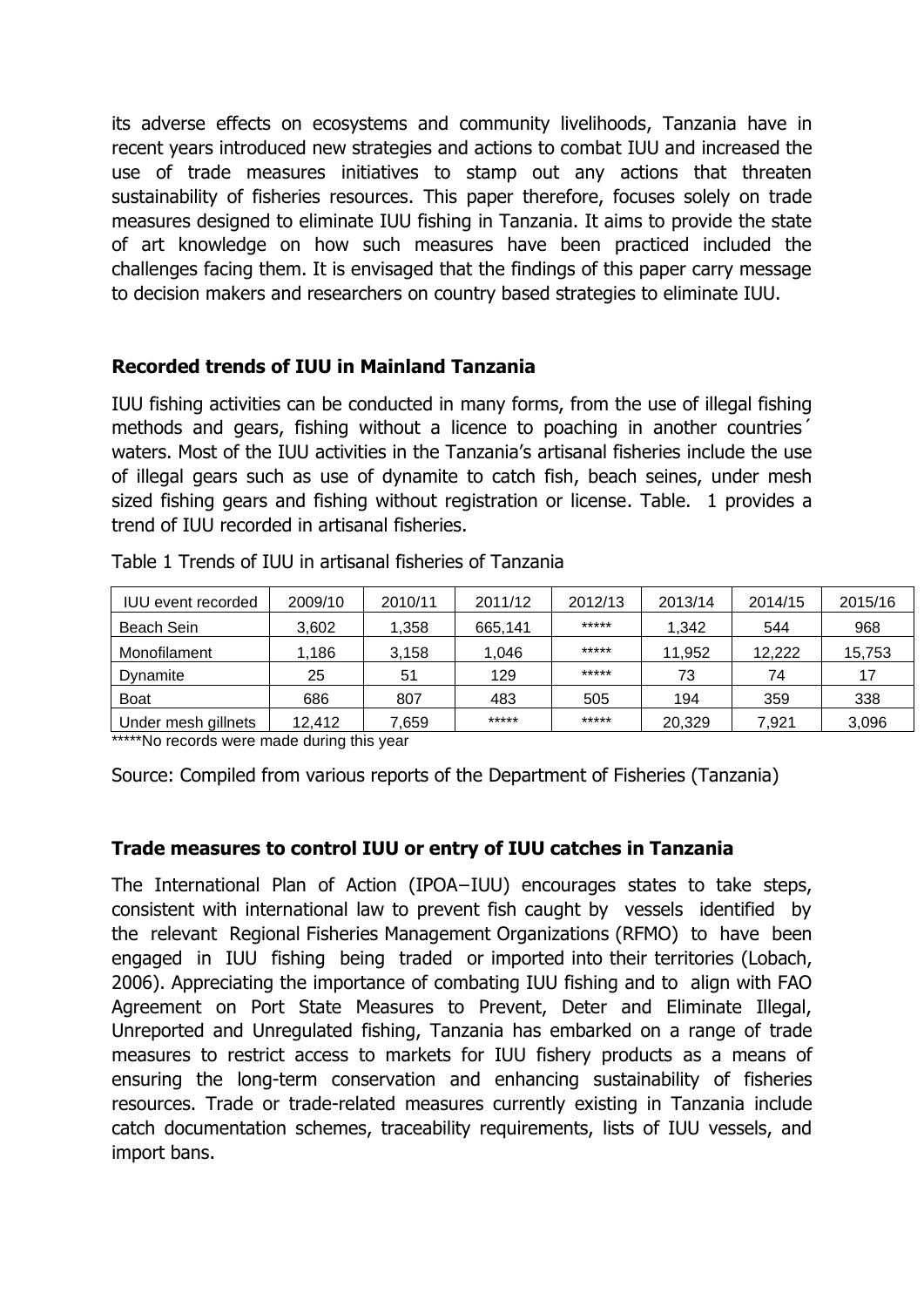## **Methodology**

This paper based on qualitative methods merging document, comparative legal analysis of measures and initiatives, also including interviews of the key informants to evaluates the appropriate placing of trade and market-based measures as a best approach to address IUU fishing in Tanzania. The existing measures, policies and approaches which have been used in Tanzania were identified and reviewed and then lists the different sets of trade measures that used to curb IUU fishing activities.

#### **Results and Discussion**

### **Catch Documentation Scheme (CDS)**

A catch documentation scheme is one which uses certifications at the point of harvesting and applies to all fish which are caught, landed and/or trans-shipped (FAO, 2002). The Fisheries Development Division in Tanzania is the Competent Authority responsible for certifying fish and fishery products for export to international markets. The Division has an obligation to ensure that fishery products processed, transported and traded are caught using legally methods and gears and conform to the national laws, regional and international obligations as well as specific markets requirements with regard to safety of the products in question.

The European Union in response to the international call for fight against IUU fishing initiated a war against irresponsible fishing through Council Regulation (EC) No. 1005/2008- to prevent, deter and eliminate illegal, unreported and unregulated fishing effective on 1 January 2010 (Information Note, EC Regulation 1005/2008) The regulation requires that fish and fishery products exported to the EU are accompanied by a catch certificate verified and validated by the Competent Authority in the country of origin with information about the species, catch location, fishing vessel, date of capture, and any trans-shipments that have taken place.

In order to meet the EU Regulation for the IUU, Tanzania issues a Simplified Catch Certificate for the wild caught fish and fishery products from artisanal fishers in accordance with the Council Regulation (EC) No. 1005/2008 whose model is well prescribed in commission regulation (EC) No 1010/2009 of 22 October 2009. The simplified catch documents include details on registration particular(s) of the vessel, validity of the fishing license for the current year; species and quantity supplied per vessel Area(s) where fishing was carried out, name(s) of the boat/owner.

Tanzania also instituted a Catch Documentation Scheme (CDS) for importers of fish and fish products to track origins, landings and trade flows of fish and fish products of the fish entering the markets; determine whether the fish were caught in a manner consistent with the conservation measures of the fisheries management agreement; and to reinforce the already adopted fisheries management. During importation, the importer must show the catch certificate from country of origin (Regulation 92 (2) of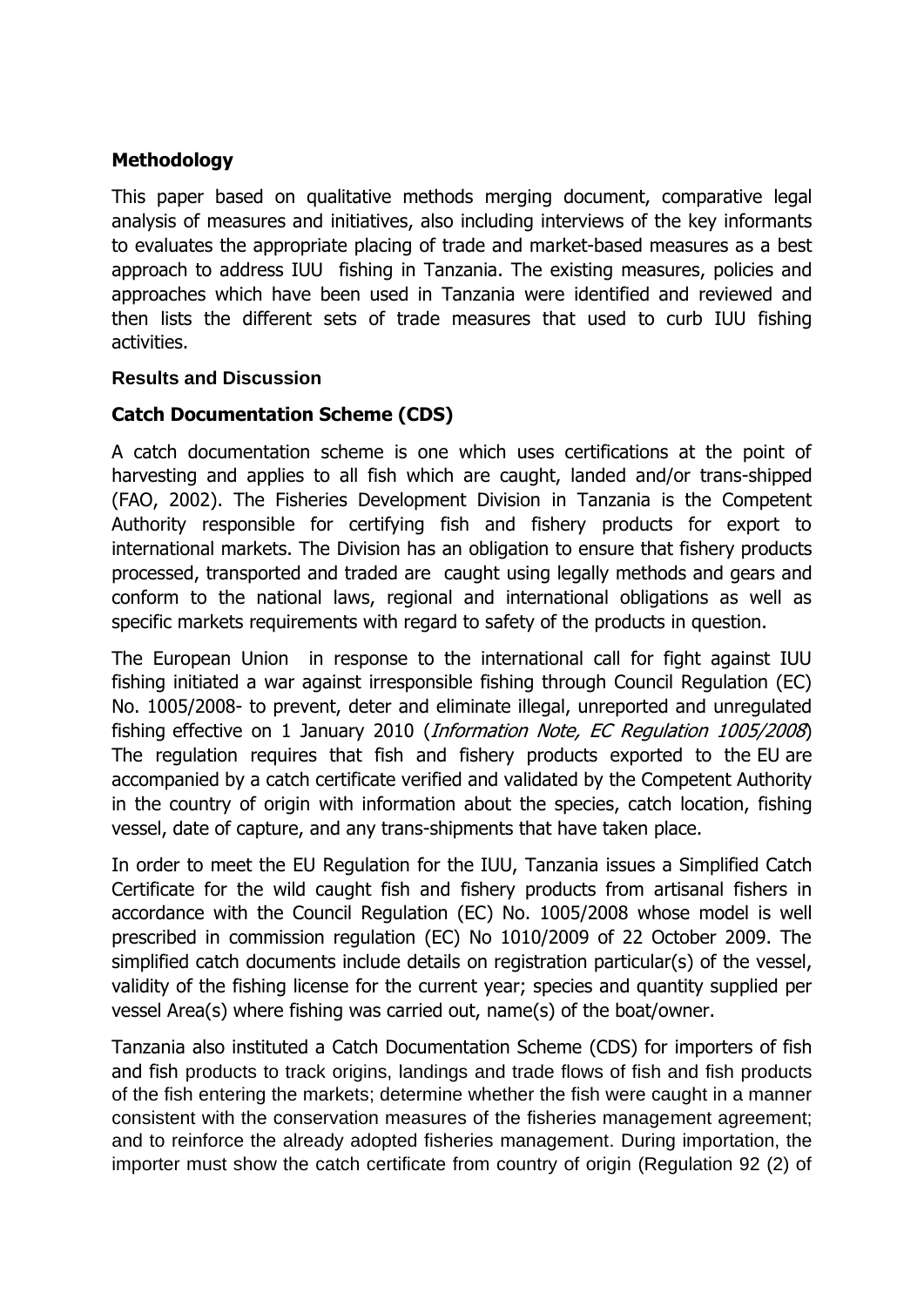The Fisheries Regulations of 2009 of mainland Tanzania). With this scheme in work, a number of IUU events has gone down although the exact figure is not known due to lack of baseline data. So far, the current study uncovered that Tanzania has succeeded in implementing its CDS as per international requirements and obligations.

# **Traceability**

The FAO IPOA−IUU calls on states to take steps to improve transparency of their markets to allow the traceability of fish or fish products. Tanzania has also put in place the traceability system in all the existing fish processing establishments which allows the factory to trace individual products to individual fishermen supplying product to collectors, this scheme ensure full traceability of fish and fishery products traded within and outside the country. This was also to comply with the Article 18 of Regulation (EC) No 178/2002 that establishes the general principles of traceability of food which aims to introduce a comprehensive traceability system to track all fish and fisheries products throughout the market chain. All fish/fisheries products landed at landing site are accompanied by traceability forms and movement permits to processing and consumption. Fish only from licensed fishers and boats which do not engage in IUU fishing are accepted and given movement permit for transport from landings to processing, markets or for export.

# **Measures by Regional Fisheries Management Organisation**

In East Africa the three countries sharing lake Victoria, through Lake Victoria Fisheries Organisation of which Tanzania is a member, have committed to tackling IUU fishing in Lake Victoria through implementation and enforcement of the Regional Plan of Action(RPOA-IUU) which was adopted in 2004. The major goal of this plan is to develop and implement coordinated, harmonized, unified, and effective management measures to prevent, deter and eliminate IUU fishing in Lake Victoria and its basin. In line with this objective, the plan defined the scope and nature of IUU fishing activities which restricts use of certain fishing gear, as well as prohibits fishing in closed areas. Based on this plan, the countries put efforts to pin down the use of illegal fishing gears, practices and control the size of Nile perch fish in Lake Victoria. Recently, Tanzania has initiated special efforts to curb the IUU fishing. The operation dubbed as "Operation Sangara" began effectively early 2018 and is shown to have yielded remarkable results. It is too early however to comment on the long term outcomes of the operation taking into account the short span it has already taken place.

Tanzania has been a member of the Indian Ocean Tuna Commission (IOTC) — a regional Fisheries Management Organisation (RFMO) which is an intergovernmental organisation responsible for the management of tuna and tuna-like species in the Indian Ocean since 2007. As a member of IOTC the country is required to abide with the several resolutions made by IOTC members partners. The implementation is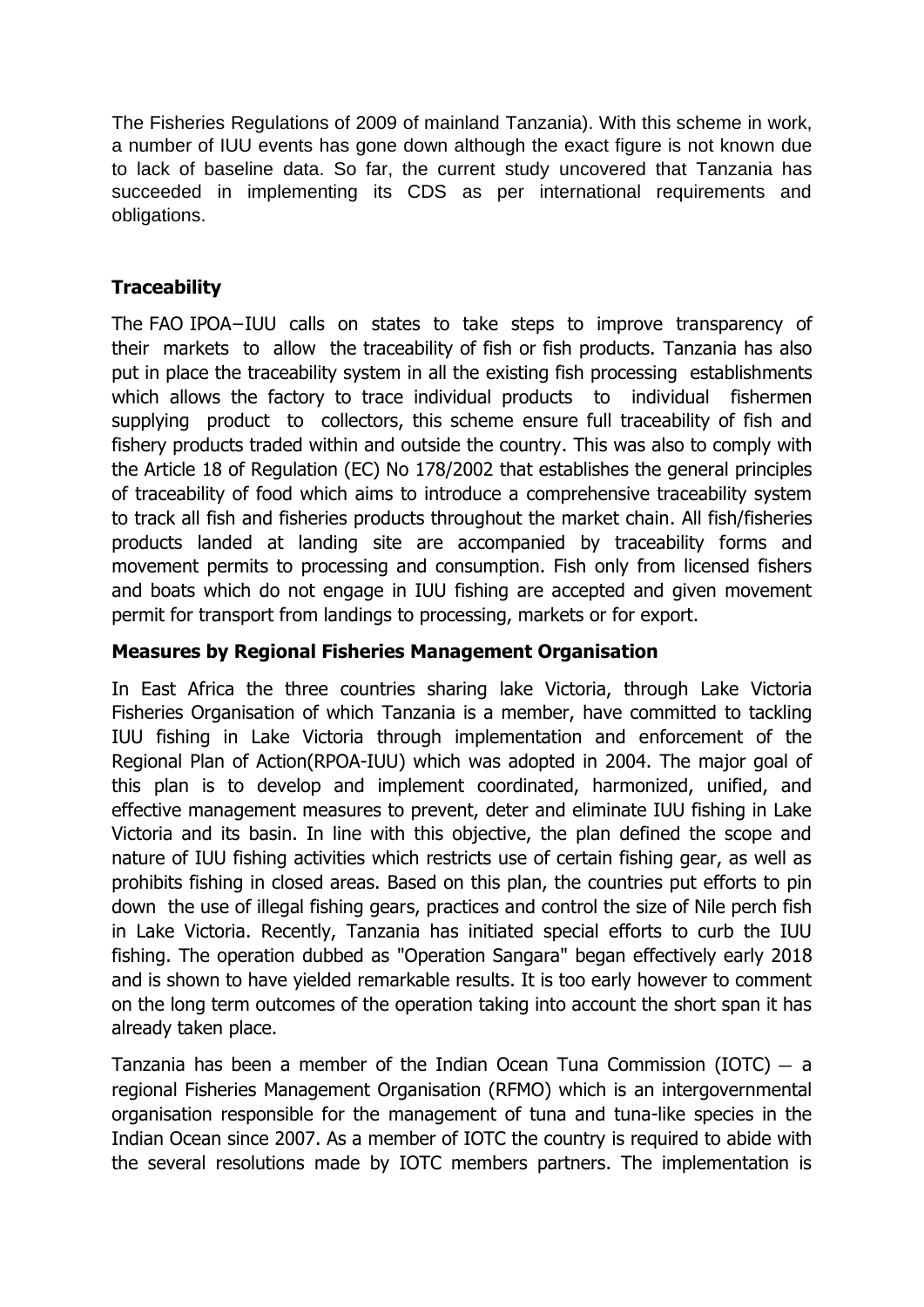done through the Deep Sea Fishing Authority (DSFA), covering the Exclusive Economic Zone (EEZ) and excluding the territorial sea. These trade-related measures includes:-

## **Vessel lists and the prohibition of transhipment of IUU fish product**

IUU fishing Vessel lists have been drawn up by the IOTC with the aim of identifying legal operating fishing vessels and illegally operating. Tanzania as a member of the commission used it to identify those vessels engaged in IUU fishing in order to smooth the progress of the prohibitions on landings and transhipment. Tanzania is often crosschecking the IOTC list to ensure that vessels prohibited are not plying in its EEZ.

### **Port and flag state control Port state measures to prevent, deter and eliminate illegal, unreported and unregulated fishing**

The United Republic of Tanzania currently implement and enforce the Port State Measure (PSM) adopted by IOTC- resolution and port state measure. Tanzania has enacted a Deep Sea Regulation of 2017 which ensures inspection of fishing vessels is conducted before they get licensed according to IOTC PSM Resolution. The country has also upgrading the Vessel Monitoring System (VMS) from Met fishery to Themes System in order to expand a wide range for monitoring all fishing vessels entering its EEZ through AIS system and mirroring it to Tanzania Mainland.

In addition, Tanzania continues to conducting air patrol and sea patrol through joint venture with IOC SmartFish PRSP within the Regional Mission in order to combat and curb IUU Fishing within Tanzanian waters. Furthermore there is national Monitoring Control Surveillance (MCS) Committee for curbing IUU fishing within Tanzania waters namely Multi-Agency Taskforce (MAT) which include Ministry of Defence, Ministry of Home Affair, Ministry of Natural Resources and Tanzania Intelligent System.

## **Products Certification**

Eco certification is an independent certifier which verifying that the products meet certain environmental criteria or standards, the schemes encourages sustainable fishing even though it does not directly target an IUU fishing. Tanzania is in the process of obtaining environmental labels of private standards from the Marine Stewardship Council (MSC) for the Octopus fishery. Tanzania has already developed management plans for octopus fishery and currently is at a stage of undertaking fish improvement programs (FIP). The MSC label will help the customs to verify that octopus products originating from fisheries have been certified according to the MSC Principles and Criteria for sustainable fishing which are line with FAO Code of Conduct for Responsible Fisheries. On the other hand there are fisheries management plans in place for prawns, small pelagic; and tuna and tuna like species. Besides the MSC certification, Tanzania has adopted certification from other sources. Currently, a number of fish processing establishments in Bukoba, Mwanza and Musoma are certified by Naturland in which their products bear an eco-label.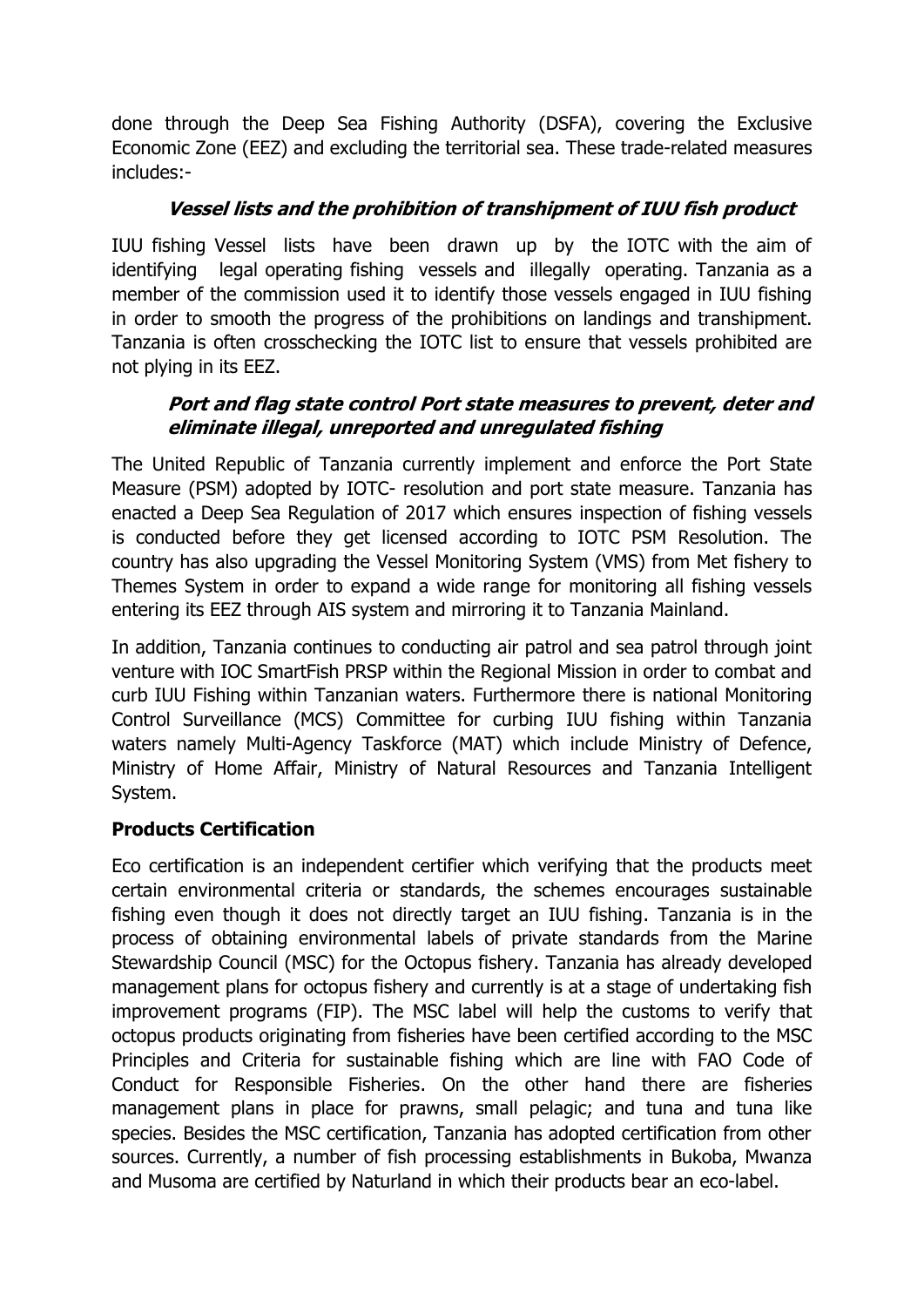### **Legal measures and regulations**

FAO IPOA-IUU necessitate national legislation to address all aspects of IUU fishing in an effective comportment. To address all these aspects, Tanzania mainland put in place a National Fisheries Policy and Strategy Statement in 2016. The overall goal of this policy statement is to promote conservation, development and sustainable management of the fisheries resources for the benefit of the present and future generations. The Tanzania Mainland Fisheries Act No. 22 of 2003 has put in place better regulation provisions related to the management and development of fisheries in the internal and territorial waters of Tanzania Mainland and matters connected therewith and incidental thereto The Fisheries Regulations 2009, provides measures regarding fishing activities in domestic waters, all vessels and fishermen shall, have a license to fish and Regular patrols will be conducted to inspect. Fisheries is not a Union matter thus the Legal system applied in Tanzania on fisheries is differed in terms of territorial water and EEZ. Each party managed its territorial water but in term of EEZ both Tanzania Mainland and Zanzibar collaborate on managing the EEZ through Deep Sea Fishing Authority Act No.1 of 1998 (as amended 2007) and Deep Sea Fishing Authority Regulations which established the Deep Sea Fishing Authority (DSFA) to regulate deep sea fishing (and other uses) in the EEZ.

### **Stakeholders in combat of the IUU**

IUU fishing is a dynamic and complex problem that cannot be effectively addressed by any single approach, its solution requires coordinated efforts of numerous different actors at multiple levels across the country. Many of such approaches at international, regional and national levels require involvement of stakeholders in fisheries sector. Tanzania have been carrying out many initiatives to address the challenges of illegal fishing predominantly in the area of monitoring, control and surveillance (MCS) both in inland and marine waters including the EEZ. This have been implemented together with several stakeholders among them including the international players like European Union (EU)-funded and IOC-through SmartFish programme which provides funding, training and expertise; and international NGO especially World Wide Fund for Nature.

At national level the country established a Governmental Multi-Agency Task Team (MATT) in 2014 under the lead of Tanzania's Police. The MATT is designed to address organized environmental crime including fishery crimes such as blast fishing and IUU fishing. On the other hand, the government, through the Fisheries Act Number 22 of 2003; Section 18 and its principal Regulations of 2009; Regulation 133–136, provides for establishment of participatory resource management approach by involving local fishing communities, a system commonly known as co-management through Beach Management Units. The government decided to involve local communities in fisheries management through Beach Management Units (BMU) as they are the beneficiaries, they have vast experience and indigenous knowledge on the behavior of the fishery resources and they are the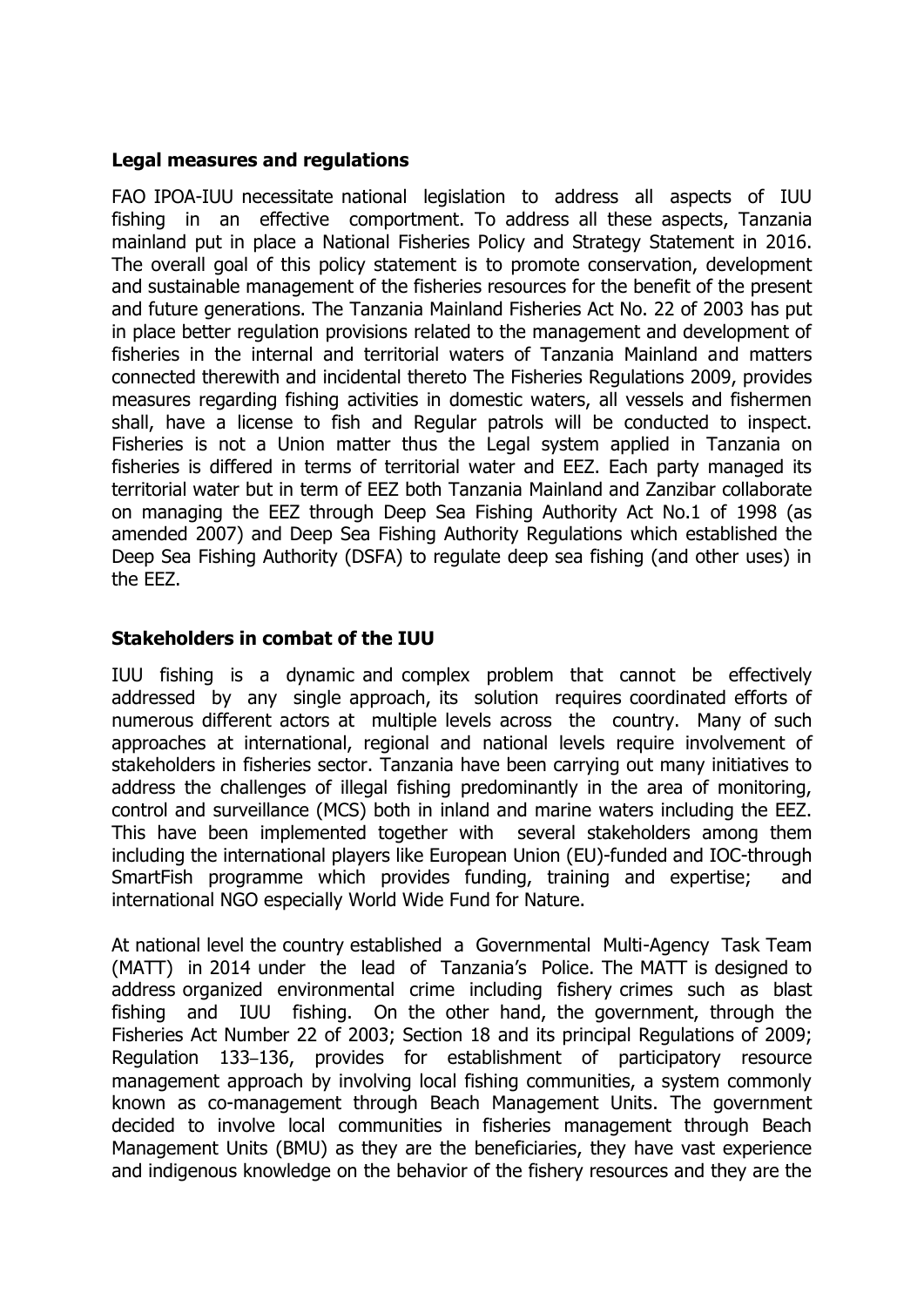first to suffer when the resource is completed. This brings advantage to them (BMU) to be involved in managing the resources, protect, conserve, utilize in a sustainable manner and involved in decision making, conservation and protection of fish in their locality in collaboration with the government (Sobo, 2012).

#### **Outcome of the efforts to deter and control IUU**

The country has good policies and practices in place to monitor and track fish and fishery products from the time the fish are caught to when they reach final consumers. It is revealed that, these trade measure to address IUU fishing in the country to great extent complement existing regulatory approaches to curb IUU fishing and thus facilitate IUU operators to minimize the scope for their fishing operations. More efforts is needed to have a proper and cohesive mainstreaming of fisheries regulations that will build partnership between government and nongovernment actors is of great importance towards actions to eliminate IUU and enhance traceability for legally caught fish in both local and international markets.

#### **Conclusion**

Tanzania like many other developing countries is known to have suffered disproportionally due to IUU. The wide spread impacts of IUU on Tanzania's economy and aquatic ecosystems are known. Implementation of trade measures as elaborated in this paper has in part, helped the country to forge and create environment to thwart new entry and expansion of IUU activities. Measures which are implemented, despite their inherent weaknesses as helped to stop coming of IUU catches. While other developing countries may borrow a leaf from Tanzania, it remain clear whether trade and trade based measures will offer long term solution to IUU as the operators are also changing their strategies every now and then. All in all, proactive actions are required and the measures discussed in this paper offer a theoretical background that could be adopted by other countries.

#### **REFERENCES**

- Agnew, D., Pearce, J., Peatman, T., Pitcher, T.J., Pramod, G., 2008. The global extent of illegal fishing, MRAG, London, UK, and FREE, Fisheries Centre, UBC, Vancouver.
- Agnew, D.J., Pearce, J., Pramod, G., Peatman, T., Watson, R., Beddington, J.R., Pitcher, T.J., 2009. Estimating the worldwide extent of illegal fishing. PLoS ONE 4, e4570.
- Council Regulation (EC) no. 1005/2008 of 29 September 2008 establishing a community system to prevent, deter and eliminate illegal, unreported and unregulated fishing.
- Edyvane, K.S., Penny, S.S., 2017. Trends in derelict fishing nets and fishing activity in northern Australia: Implications for trans-boundary fisheries management